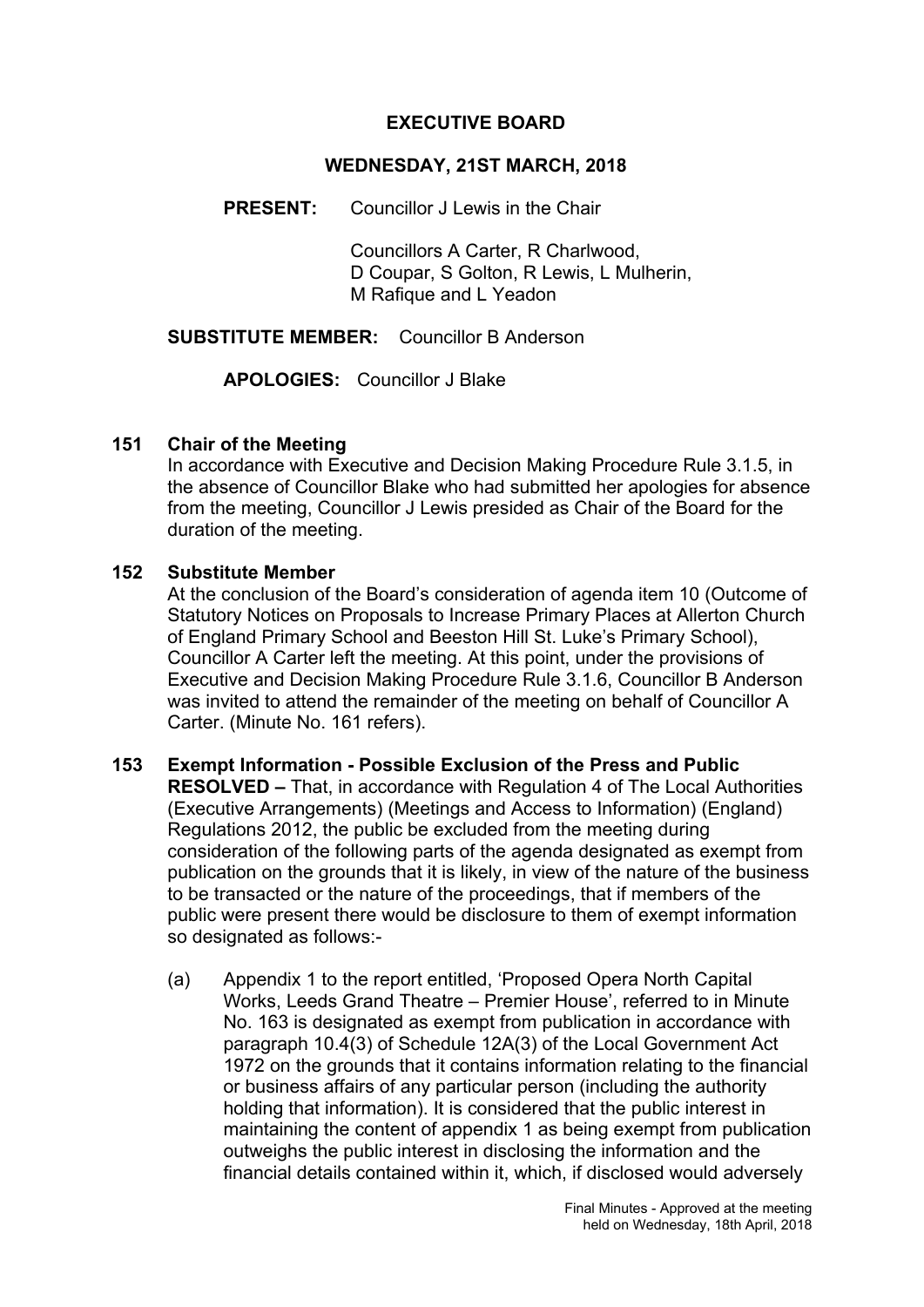affect the business of the Council and the business affairs of an individual organisation.

(b) Appendix 5 to the report entitled, 'The First White Cloth Hall and the Lower Kirkgate Townscape Heritage Initiative' referred to in Minute No. 168 is designated as exempt from publication in accordance with paragraph 10.4(3) of Schedule 12A(3) of the Local Government Act 1972 on the grounds that it contains information relating to the financial or business affairs of any particular person (including the authority holding that information). It is considered that the public interest in maintaining the content of Appendix 5 as being exempt from publication outweighs the public interest in disclosing the information, as it relates to the financial information of a private business applying for grant funding, and as such, the release of information at this time would prejudice the Council's position.

## **154 Late Items**

There were no formal late items of business submitted for the Board to consider, however, following the publication and despatch of the agenda, Board Members had been in receipt of Appendix 1 to agenda item 18 (Adoption of the Leeds Talent and Skills Plan) which was the draft Leeds Talent and Skills Plan 2018-2023 document (Minute No. 169 refers).

## **155 Declaration of Disclosable Pecuniary Interests**

There were no Disclosable Pecuniary Interests declared at the meeting, however, in relation to the agenda item entitled, 'Proposed Opera North Capital Works, Leeds Grand Theatre – Premier House', Councillor Yeadon drew the Board's attention to her role as a member of the Leeds Grand Theatre and Opera House Board of Management. (Minute No. 163 refers).

In addition, again, although no Disclosable Pecuniary Interests were declared, in relation to the agenda item entitled, 'The Local Centres Programme (First Call)', Councillor Golton drew the Board's attention to his involvement with an organisation which had submitted an expression of interest for the programme. He also advised the Board that the project in which he had been involved was not part of the first tranche of projects as proposed within the submitted report. (Minute No. 167 refers).

# **156 Minutes**

**RESOLVED –** That the minutes of the previous meeting held on 7<sup>th</sup> February 2018 be approved as a correct record.

## **HEALTH, WELLBEING AND ADULTS**

**157 The Annual Report of the Director of Public Health 2017/2018**

The Director of Public Health submitted a report which presented the Director's annual report on the health of the city's population for the period 2017/2018. This was in line with the Health & Social Care Act 2012, which required the Director to compile and publish an annual report on the health of the city's population.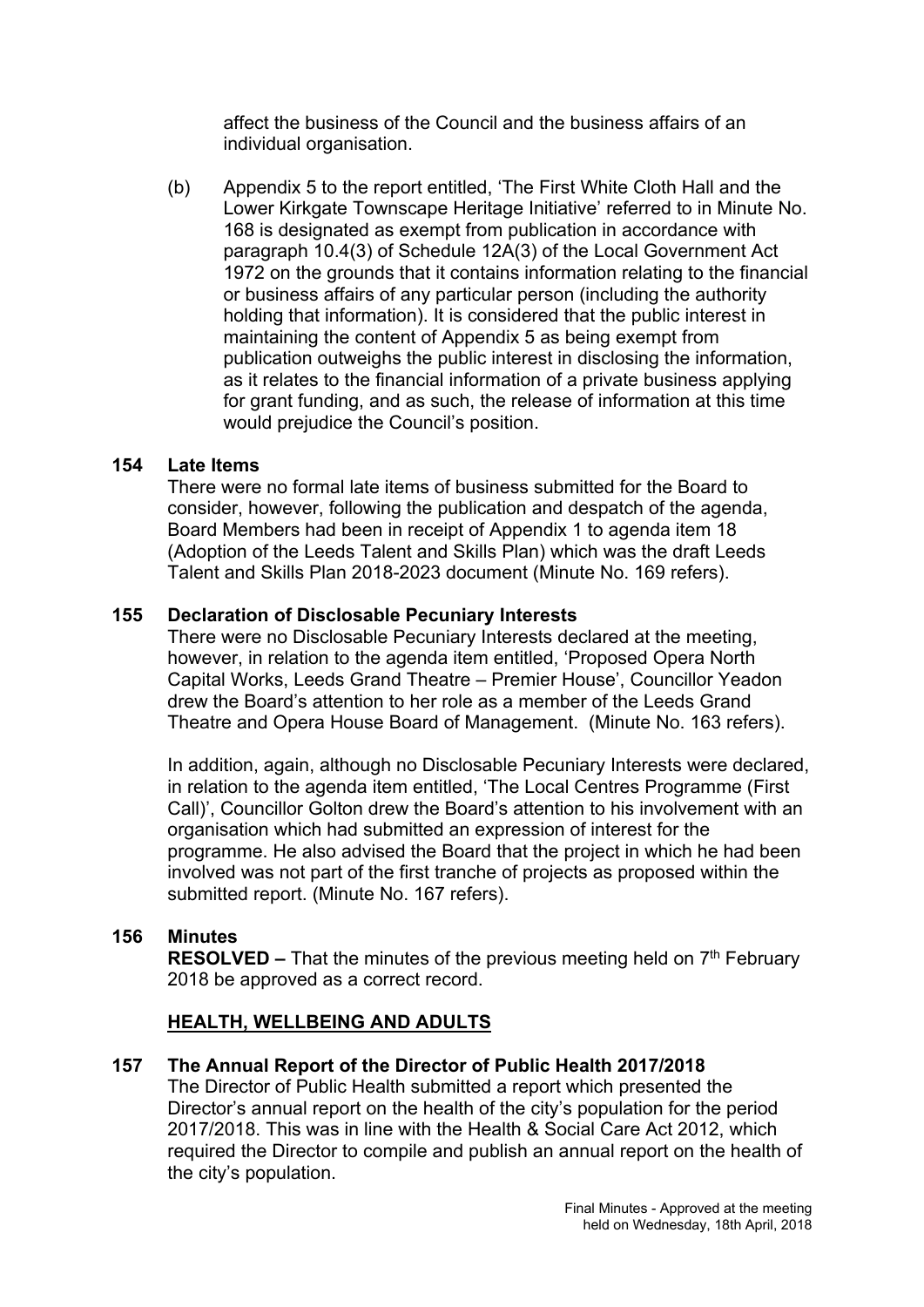In presenting the report, the Director of Public Health provided the Board with a summary of the key findings, Leeds' performance in the wider context, the areas of concern, emerging trends and the report's conclusions together with associated recommendations.

With regard to a Member's comments on several specific issues highlighted by the report, namely: alcohol related mortality in women; infant mortality levels and drug related deaths in men - emphasis was placed upon the complexity of these issues and the wide range of causal factors involved. The Board was also provided with further detail on the actions being taken to address these emerging trends, however it was acknowledged that partnership and multi-agency approaches were key, when looking to improve such complex issues.

Responding to a Member's enquiry, the Board was provided with further information on the nature of the recommendations detailed within the Director's report and it was highlighted that the recommendations were designed to complement and add to the range of actions which were already in place across the city. Members also received assurance that the work being undertaken in those key areas highlighted within the Director's report were being aligned with other initiatives, such as the priorities identified by the Leeds Academic Health Partnership.

In conclusion, the Executive Member for Health, Wellbeing and Adults emphasised that whilst a number of health indicators across the city were improving, it was those associated with poverty and deprivation which were generally declining.

#### **RESOLVED –**

- (a) That the contents of the Annual Report of the Director of Public Health, as appended to the submitted report be noted, and that the recommendations detailed within it be supported;
- (b) That the Health and Wellbeing Board be recommended to consider the Director's Annual Report in relation to the next Joint Strategic Needs Assessment;
- (c) That the City Development directorate be recommended to take due regard of the recommendations made within the Director's report about the contribution of the Leeds Inclusive Growth Strategy in the tackling of deprivation and reduction in inequalities;
- (d) That the Director of Public Health be requested to provide an update to a future Executive Board meeting on the next set of life expectancy figures for males and females in Leeds.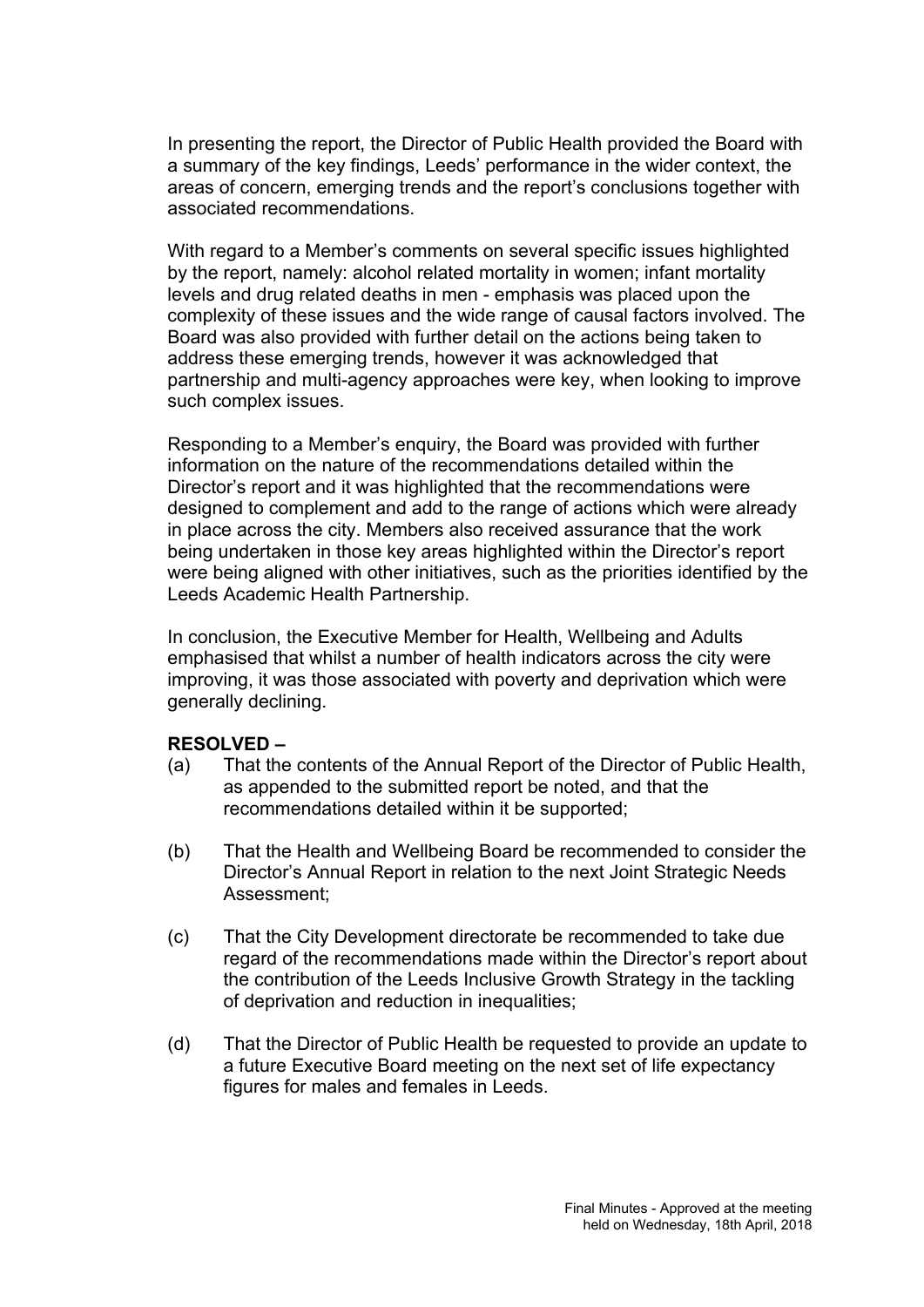## **158 Leeds Academic Health Partnership**

Further to Minute No. 51, 17<sup>th</sup> July 2017, the Director of Adults and Health and the Director of City Development submitted a joint report which provided an update on the progress made by the Leeds Academic Health Partnership to establish a Strategic Framework of priorities. The report also presented a summary of its programme of active projects, and acknowledged the role of the Leeds Academic Health Partnership in a wider strategic context of the Best Council Plan which looked to create a strong economy and compassionate city.

Responding to a Member's enquiry, the Board was provided with further information on how the progress being made against the identified Strategic Framework priorities would be monitored.

Also in response to an enquiry, Member comments regarding the Leeds Health and Care Academy were acknowledged, and in addition to this, the Board received further information on: the importance of the multi-agency approach being taken as part of the Academy initiative, the key benefits that the Academy looked to realise and the ways in which such benefits would be maximised.

In addition, the strategic level of the submitted report was acknowledged, however it was highlighted that when future reports were submitted to the Board, it was intended that further detail with specific examples of the progress being made would be provided.

#### **RESOLVED –**

- (a) That the Board's endorsement be provided to the Strategic Framework priorities, as detailed within the submitted report, together with the progress made by the Leeds Academic Health Partnership and its programme to deliver better health outcomes, reduced health inequality, more jobs and to stimulate investment in health and social care as part of the city's Health and Wellbeing Strategy;
- (b) That it be noted that the Chief Officer, Health Partnerships Team will be responsible on behalf of the Council for overseeing the implementation by the Leeds Academic Health Partnership of its programme.

## **159 One City Care Home Quality and Sustainability Project**

The Director of Adults and Health submitted a report which presented information on the work that has been undertaken to date on the 'One City Care Home and Sustainability' project. The report sought authority to proceed with the requirement to establish new contractual arrangements regarding Older People's care homes in Leeds via a procurement exercise.

Members welcomed the progress being made in this area, as detailed within the submitted report, and highlighted the proactive work being undertaken with care providers in order to help them achieve positive ratings. The Board highlighted the key importance of care providers actively participating in this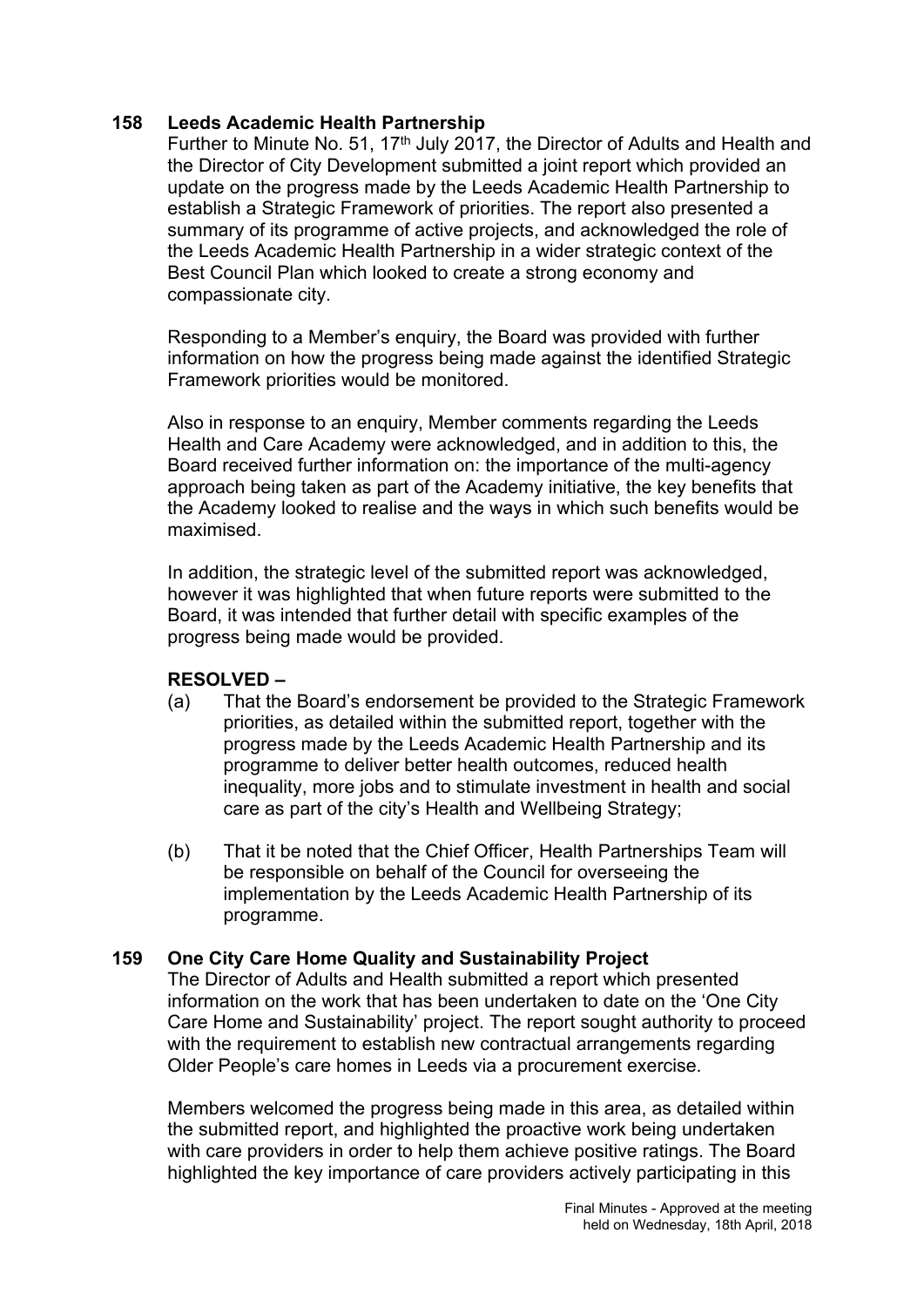process and also welcomed how the progress being made in this area could be easily monitored.

In discussing the role of the Care Quality Team, a Member made suggestions around the potential to increase connections between the community and the monitoring of services delivered in this field by care providers. The comments were acknowledged and it was noted that the ways in which the Council looked to ensure the quality of service provision in this area would continue to be evolved. Finally, the Board received further information on the ongoing work being undertaken to further develop the relationship between the community and those care services detailed within the report.

## **RESOLVED –**

- (a) That the work which has been undertaken by all stakeholders as part of the 'One City Care Home Quality and Sustainability Project', be noted;
- (b) That support be given to the initiation of a procurement exercise based upon a simplified application process that complies with the Public Contracts Regulations 2015, to implement the framework contract; with it being noted that the Director of Adults and Health will take a delegated decision in order to commence this procurement exercise in accordance with the Council's scheme of delegation;
- (c) That the implementation of the Quality Action Plan which was coproduced with stakeholders, be noted; and that it also be noted that the Deputy Director for Integrated Commissioning shall be responsible for the implementation of such matters, with the aim of having the Action Plan in place within the next three months;
- (d) That the recruitment of a Quality Team within Adults and Health to work with the Care Home sector to ensure all homes are delivering high quality care to the citizens of Leeds, be noted; and that it also be noted that the Deputy Director for Integrated Commissioning will continue the recruitment of the Quality Team with the aim of having the team operational within the next three months;
- (e) That the development of a Leadership Academy to work with registered managers in the sector to further develop their skills in order to enhance the quality of care provided in the care home setting, be noted; and that it also be noted that the Senior Organisational Development (OD) Business Partner in Adults and Health shall be responsible for the continued development of the Leadership Academy, with the aim of having the Academy functional within the next six months.

## **CHILDREN AND FAMILIES**

## **160 Refresh of the Children and Young People's Plan**

The Director of Children and Families submitted a report which presented a refresh of the Council's Children and Young People's Plan (CYPP) for the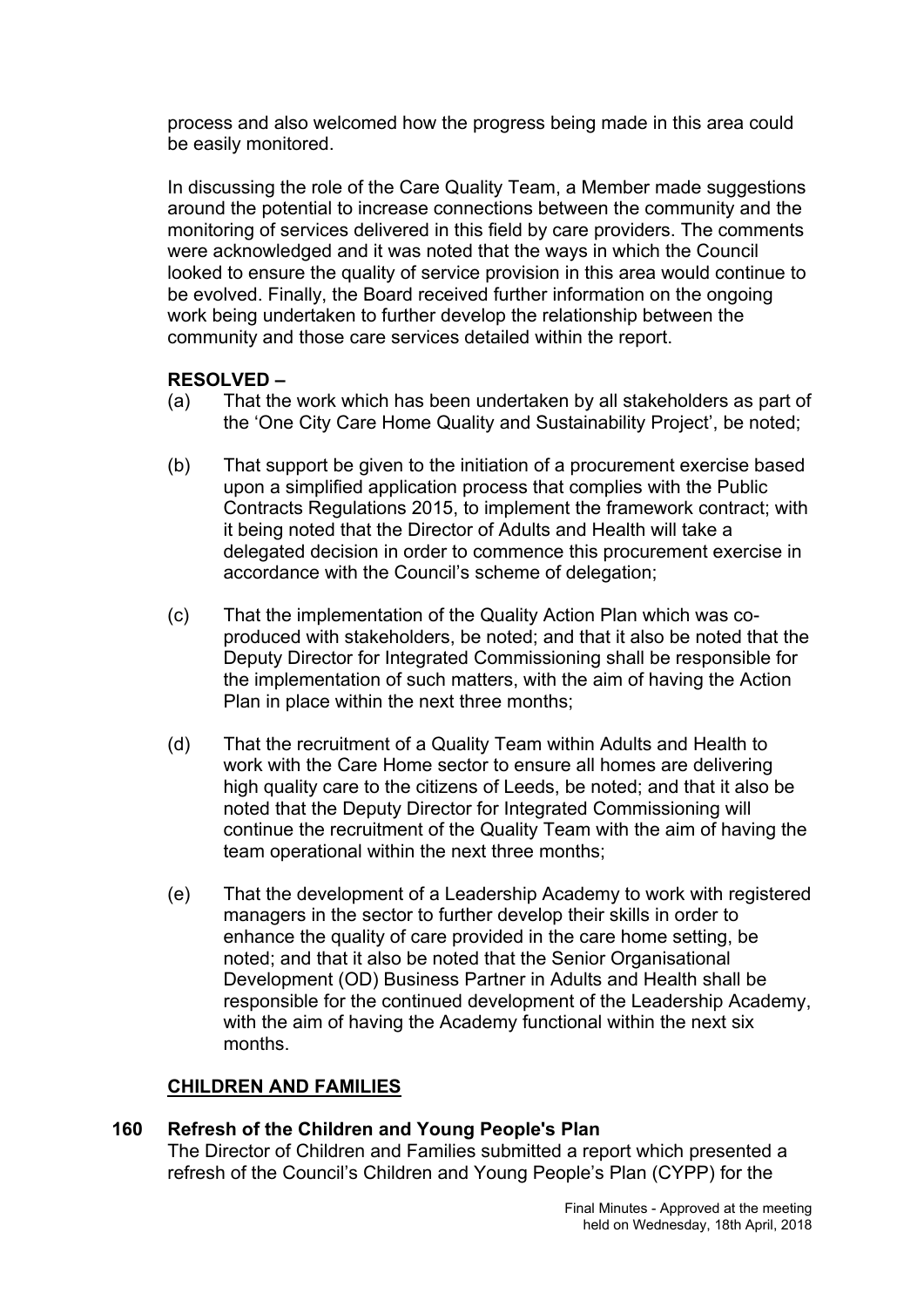purposes of the Board's consideration and approval that it be recommended to full Council for formal adoption.

Members considered the proposed expansion of one of the Plan's obsessions to 'improve attendance, achievement and attainment', and in response to a Member's specific enquiry, the Board was provided with further information on how the revised obsession specifically linked to other educational attainment aspects of the Plan, with details also being provided on the ways in which Members were being kept informed of progress in such areas.

The Board also noted the narrative within the Plan around the objective to assist those parents who had experience of having a child being placed in care, with the aim of helping those parents, so that this did not reoccur with subsequent children. It was undertaken by officers that consideration would be given to revising the relevant text within the Plan so that the aim of this objective was clear to the reader.

Responding to a Member's enquiry, the Board was provided with further information on the key role of the Child Poverty Impact Board in the improvement of outcomes for those children affected by poverty. It was also noted that the Chief Officer (Partnerships), within the Children and Families directorate was lead officer in terms of addressing the issue of child poverty in Leeds.

Members noted the two indicators within the Plan which were still being developed. Specifically with regard to the indicator concerning the improvement of social, emotional mental health and wellbeing, the Board received an update on the development of this and noted that discussions with health partners were continuing, prior to the wording being finalised.

#### **RESOLVED –**

- (a) That the changes which will be made to the CYPP, which will ensure that the Plan remains relevant and focused on the children and young people who most require support and on raising their learning outcomes, be agreed;
- (b) That full Council be recommended to adopt the revised CYPP, as submitted, which covers the period 2018-2023 (which follows the consultation process undertaken and discussion and approval at Children and Families Trust Board);
- (c) That it be agreed that updates on the CYPP priorities will be: reflected in Best Council Plan monitoring process; undertaken by the Children and Families Trust Board; and provided on a six monthly basis to Scrutiny Board (Children and Families).

(The matters referred to within this minute, given that they were decisions being made in accordance with the Budget and Policy Framework Procedure Rules, were not eligible for Call In)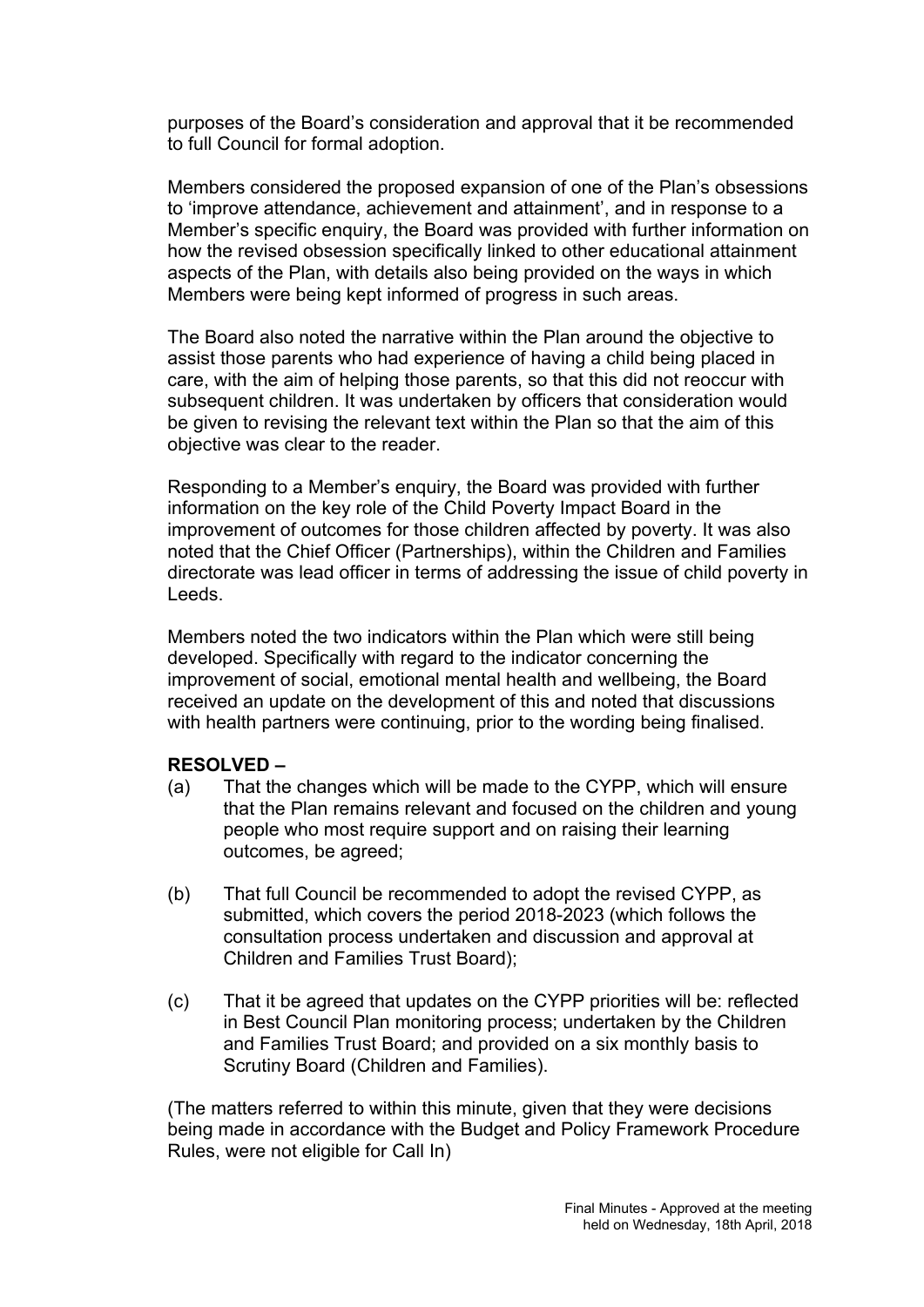## **161 Outcome of Statutory Notices on proposals to increase primary places at Allerton Church of England Primary School and Beeston Hill St Luke's Primary School**

Further to Minute Nos. 119 and 120, 13th December 2017, the Director of Children and Families submitted a report presenting the outcome of Statutory Notices published in respect of proposals to expand primary school provision at Allerton Church of England Primary School and Beeston Hill St Luke's Church of England Primary School, and to establish SEN provision for pupils with complex communication difficulties at Beeston Hill St Luke's Primary School. Overall, the report sought a final decision in respect of such proposals.

Responding to a Member's enquiry regarding the proposals for Allerton Church of England Primary School, assurance was provided to the Board that relevant local Ward Members would be kept informed about any related traffic issues and any proposed mitigation measures.

## **RESOLVED –**

- (a) That approval be given to the proposal to permanently expand primary provision at Allerton Church of England Primary School from a capacity of 420 pupils to 630 pupils, with an increase in the admission number from 60 to 90, with effect from September 2018;
- (b) That approval be given to the proposal to permanently expand primary provision at Beeston Hill St Luke's Church of England Primary School from a capacity of 315 pupils to 420 pupils, with an increase in the admission number from 45 to 60 from September 2019, and to establish SEN provision for pupils with Complex Communication Difficulties including children who may have a diagnosis of ASC (Autistic Spectrum Condition) for approximately 8 pupils, with effect from September 2019;
- (c) That it be noted that the responsible officer for the implementation of such matters is the Head of Learning Systems.

(At the conclusion of this item Councillor A Carter left the meeting. At this point, under the provisions of Executive and Decision Making Procedure Rule 3.1.6, Councillor B Anderson was invited to attend the remainder of the meeting on behalf of Councillor A Carter.

In addition, at the conclusion of this item, Councillor Mulherin also left the meeting).

#### **ENVIRONMENT AND SUSTAINABILITY**

#### **162 Bin Yards Regeneration Investment**

The Director of Communities and Environment submitted a report providing information on the anti-social behaviour and illegal activities associated with 'bin yards' in the inner city, and which presented the case for investment to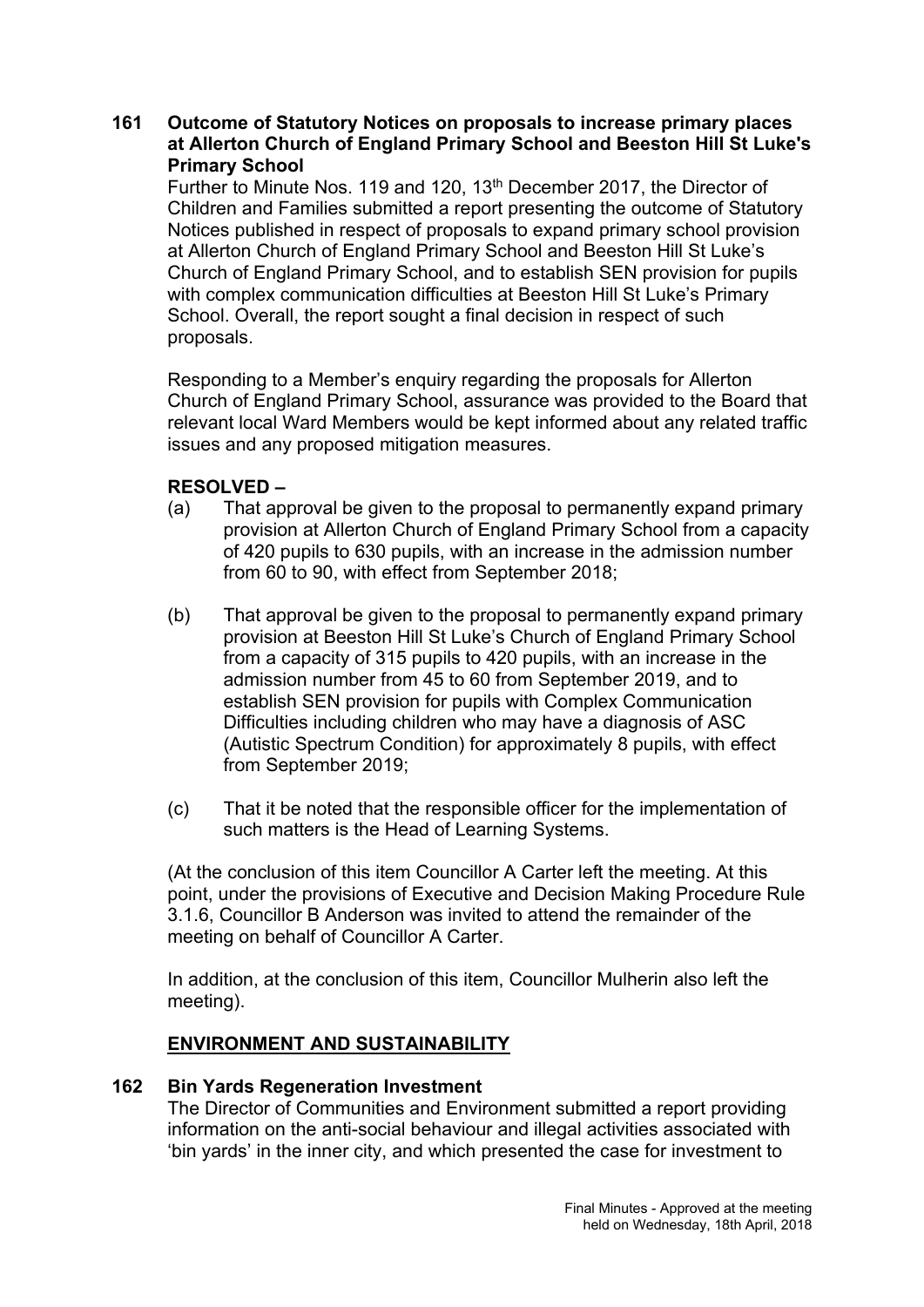improve 'problem' yards and which looked to identify a route to secure the long-term funding required to do so.

Members made enquiries regarding the selection criteria to be used when prioritising yards, and made a suggestion regarding the potential to work with accredited landlords as part of the initiative. In response, it was highlighted that the intention was to initially target a limited number of bin yards over the next year by developing sustainable and appropriate solutions, which would require working closely with relevant partners such as the local communities, Ward Members, environmental champions and landlords, with a view to returning to the Board in due course to consider a business plan for the longer term, which would be informed by the initial experiences.

## **RESOLVED –**

- (a) That the contents of the submitted report be noted;
- (b) That the injection of £247,500 into the Capital Programme, in order to deliver improvements to around 45 bin yards, be approved;
- (c) That it be noted that the Director of Communities and Environment will be responsible for the implementation of such matters.

## **ECONOMY AND CULTURE**

## **163 Proposed Opera North Capital Works, Leeds Grand Theatre - Premier House**

Further to Minute No. 85, 19th October 2016, the Director of City Development submitted a report which sought support for proposed Opera North works to be undertaken in order to refurbish the vacant shop units at 34-40 New Briggate for restaurant/bar use, in order to improve access to the Howard Assembly Room above (properties in the ownership of the City Council) and the adjacent Premier House (owned by Opera North), which form the headquarters of Opera North. In addition, the report also sought related, specific approvals from the Board in order to enable such proposals to be progressed.

In response to a number of enquiries made by a Member, it was highlighted that the purpose of the submitted report was to agree the Council's position on the shop units it owned and also on the nature of the support that the Council would be prepared to provide for the proposed scheme. The Members also received further information on how scheme looked to contribute towards the improvement of the cultural offer in that area of the city centre, whilst clarification was also provided that in order for the scheme to be progressed, Council approval was required as the freeholder of the Grand Theatre, and consent of the Grand Theatre Board of Management was also required as leaseholder.

Following consideration of Appendix 1 to the submitted report designated as exempt from publication under the provisions of Access to Information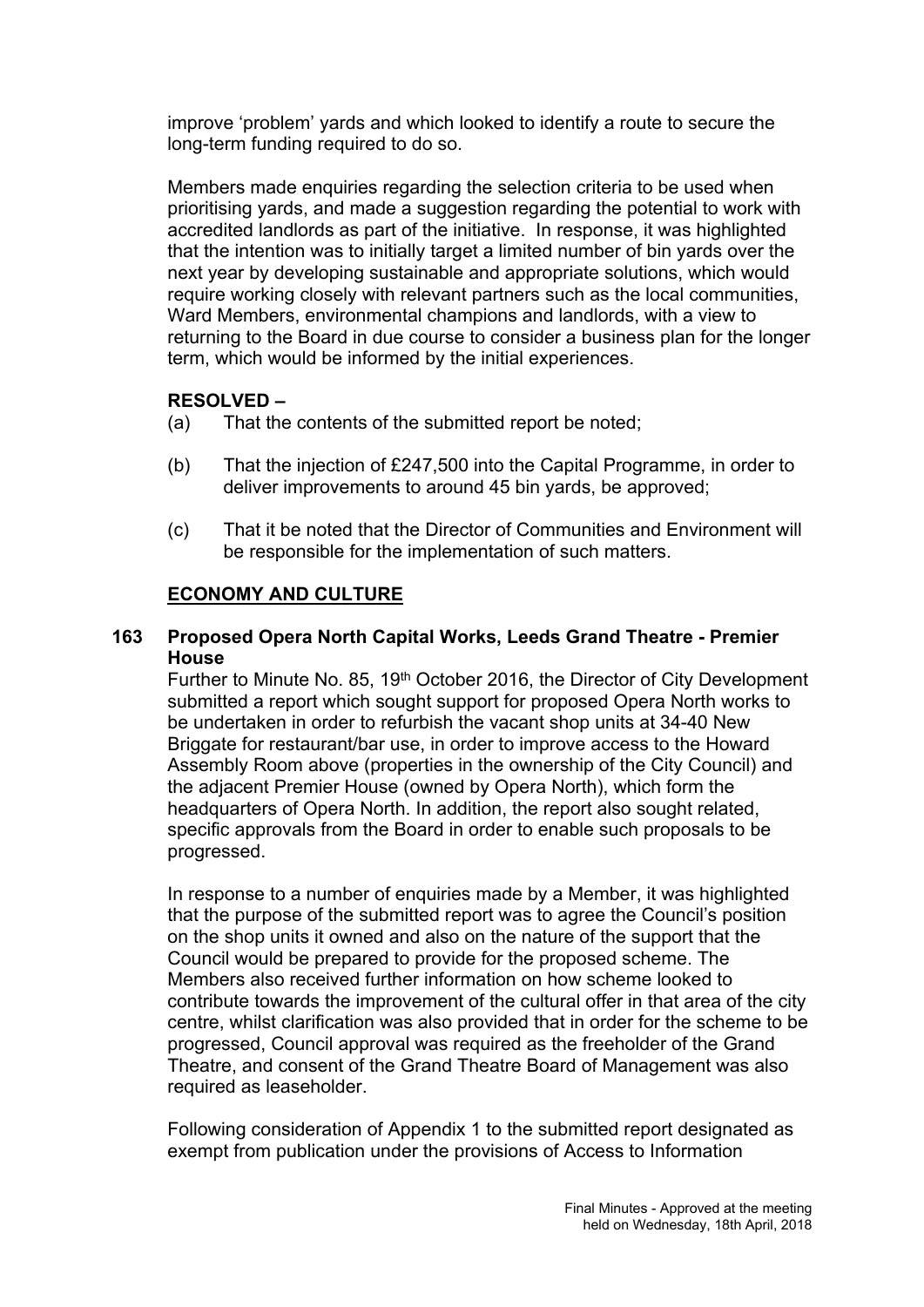Procedure Rule 10.4(3), which was considered in private at the conclusion of the meeting, it was

## **RESOLVED –**

- (a) That approval be given to the leasing of 34-40 New Briggate to Opera North Ltd. at a market rent, and that approval also be given to the offer a rent free period from the commencement of the new lease: the rent free period being determined against the landlord's improvements that Opera North make, relative to the rental value of the premises once the scheme has been developed on the terms as detailed within exempt Appendix 1 to the submitted report, with the remaining areas to be leased to Opera North at a peppercorn rent as per their existing lease;
- (b) That approval be given to the payment of a reverse premium of up to £750,000 to Opera North, in order to make the future occupation of the shop units at 34-40 New Briggate commercially viable, on the terms as detailed within exempt Appendix 1 to the submitted report;
- (c) That 'Authority to Spend' up to £750,000 from Capital Scheme No. 32615 as the reverse premium payable to Opera North, be approved;
- (d) That subject to the agreement of both Leeds Grand Theatre and Opera House Ltd. and Opera North, approval be given to authorise variations to their respective leased areas in order to allow the delivery of the proposed Opera North works;
- (e) That subject to consultation with the Executive Member for 'Economy and Culture', the necessary authority be delegated to the Director of City Development in order to enable the Director to negotiate and approve the final terms of all legal agreements associated with the proposed delivery of the Opera North capital project, in accordance with the Council's officer delegation scheme;
- (f) That the following be noted: the actions required to implement the Board's decisions; the proposed timescale to progress the proposed works, as detailed within the submitted report; and that the Director of City Development will be responsible for the implementation of such matters.

(With regard to the resolutions made by the Board on this matter, as Councillor B Anderson was in attendance as a non-voting Member, he drew the Board's attention to the fact that if he were able to, he would abstain from voting on the decisions referred to within this minute)

## **RESOURCES AND STRATEGY**

## **164 Financial Health Monitoring 2017/18 - Month 10**

The Chief Officer, Financial Services submitted a report which set out the Council's projected financial health position for 2017/18, as at month 10 of the financial year.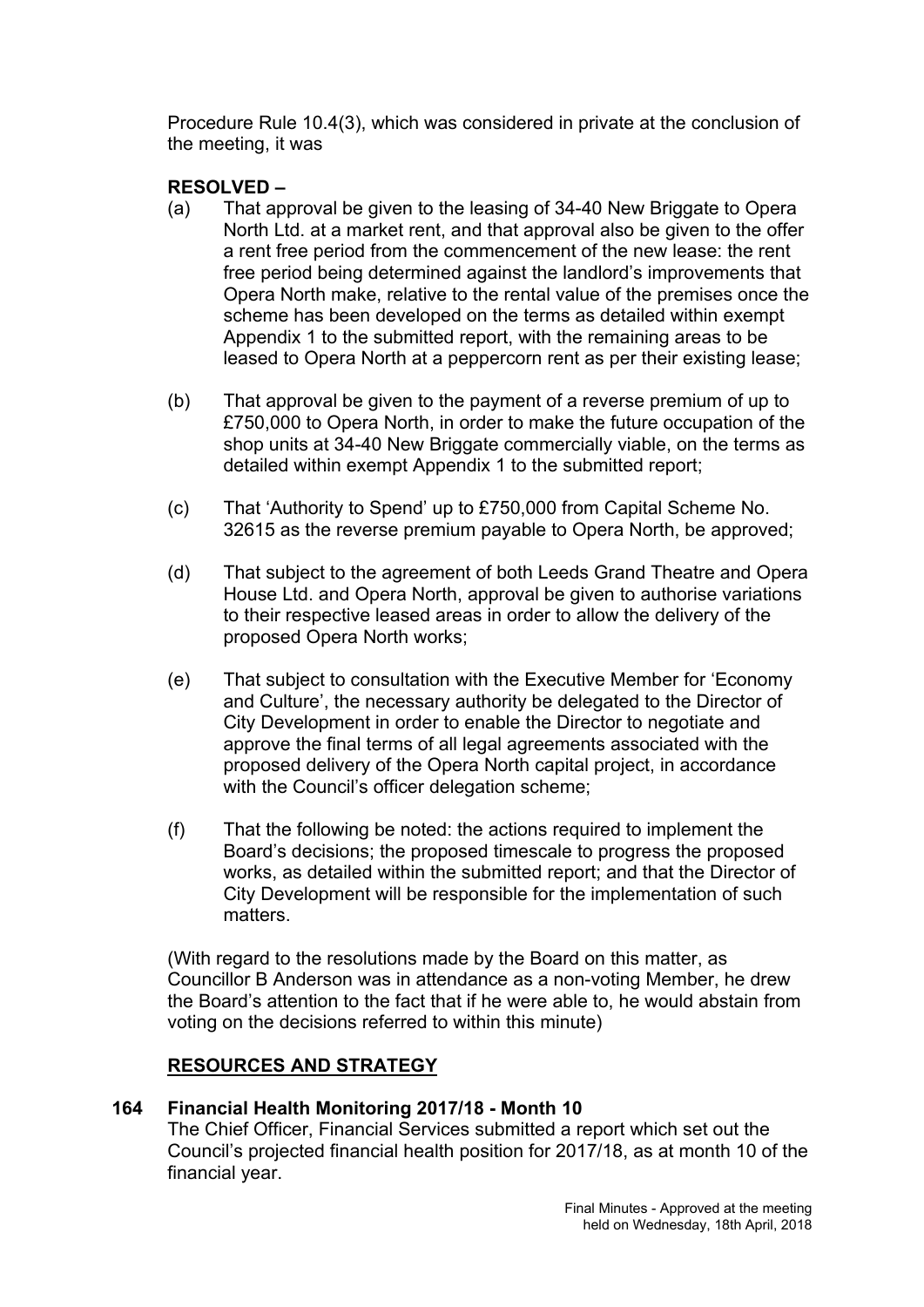In presenting the submitted report, the Executive Member for Resources and Strategy provided the Board with an update on a successful backdated claim which had been submitted to HMRC relating to overpaid VAT in respect of sports admission charges at sports centres, and it was noted that further details on this would be submitted to the Board in due course.

Responding to a Member's enquiry regarding the payment of a grant to the Council in respect of the work being undertaken as part of Leeds' Children and Families sector led improvement role in partnership with Kirklees Council, the Board received an update regarding the current position.

Also, responding to an enquiry regarding income pressures in respect of Section 278 monies (income from developers), it was noted that the figure within the budget was an estimated figure based on the amounts received in previous financial years, which, it was highlighted can vary from year to year, and which therefore explained the current variation to the budget.

In reply to a Member's comments, the Board received further information and explanation regarding the projected overspend within the Community Hubs budget.

**RESOLVED –** That the projected financial position of the authority, as at month 10 of the financial year, be noted.

#### **REGENERATION, TRANSPORT AND PLANNING**

#### **165 Leeds 20mph Local Areas Speed Limit Programme**

The Director of City Development submitted a report which detailed proposals for the final stage of completing a long standing programme of establishing 20mph zones and speed limits in residential areas across Leeds.

The Board discussed the methods and levels of associated enforcement of residential speed limits and 20mph zones. The comments made were acknowledged, with it being highlighted that the comprehensive roll out of such measures were aimed at promoting a long term change in people's driving habits.

Members also discussed the criteria used to identify 20mph zones and also the use of other traffic calming measures, and with regard to the types of measures used, it was noted that the Council followed Government guidance on such matters.

#### **RESOLVED –**

- (a) That the progress made regarding the establishment of 20mph speed limits and zones in suitable residential areas of Leeds, be noted;
- (b) That the proposals for the completion of schemes at all remaining identified sites for residential 20mph zones and speed limit programmes in Leeds, be approved;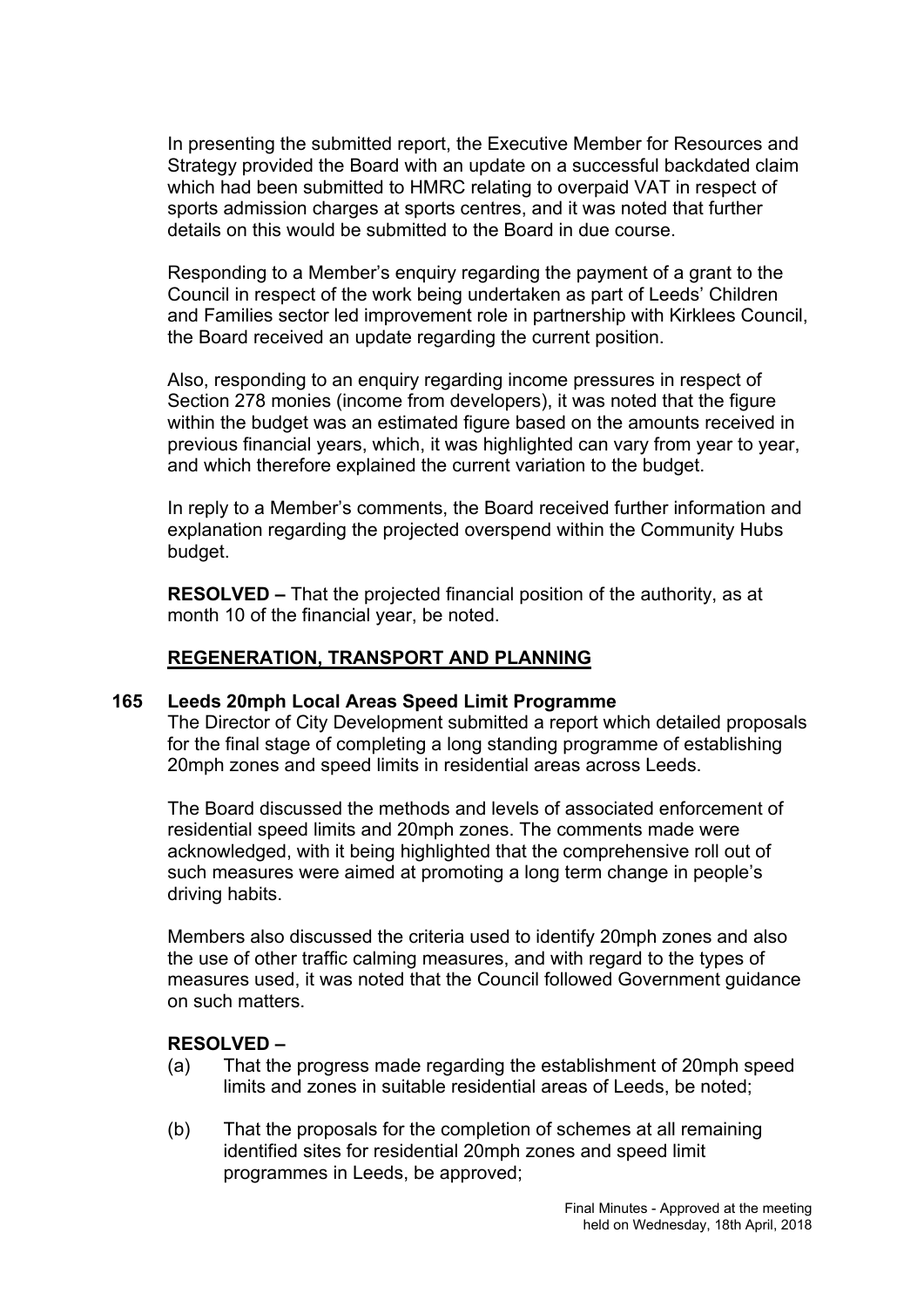- (c) That approval be given to incur expenditure of £500,000 to complete approximately 90 remaining 20mph speed limits in residential areas across Leeds, to be fully funded from the West Yorkshire Local Transport Plan grant;
- (d) That the City Solicitor be instructed to advertise draft speed limit orders as necessary for the completion of this programme, and if no objections are received, to make and seal the orders as advertised;
- (e) That the following be noted:-
	- (i) Construction of the scheme is programmed to commence in the spring of 2018 for completion by summer 2019; and
	- (ii) That the Chief Officer Highways & Transportation will be responsible for the implementation of such matters.

## **166 Improving Traffic Flow on the A65 Corridor**

The Director of City Development submitted a report which set out the purpose of the SCOOT National Productivity Investment Fund (NPIF) scheme and which sought 'approval to spend' for the £2.16m NPIF grant awarded to Leeds City Council by the Department for Transport in respect of the enhancement of the traffic control system on the A65 corridor.

In considering the report, it was noted that SCOOT (Split Cycle Offset Optimisation Technique) was an adaptive traffic signal control system.

Responding to a Member's enquiry, the Board received assurances that relevant Ward Members would be kept informed on the development of this scheme.

#### **RESOLVED –**

- (a) That the injection of £2.16m into the Capital Programme, which is fully funded from the Department for Transport grant, be approved;
- (b) That 'Approval to Spend' for £2.16m (being £250,000 staff design fees, and £1.91m construction costs) over a 2 year period from April 2018, to be fully funded from the Department for Transport grant of £2.16m, be authorised;
- (c) That the following be noted:-
	- (i) The scheme proposals, as described in sections 2 and 3 of the submitted report;
	- (ii) That the construction of the scheme is programmed to start in September 2018 and be fully operational by March 2020; and
	- (iii) That the Chief Officer Highways & Transportation will be responsible for the implementation of such matters.

#### **167 The Local Centres Programme (First Call)**

Further to Minute No. 97, 15<sup>th</sup> November 2017, the Director of City Development submitted a report presenting the project ideas which had been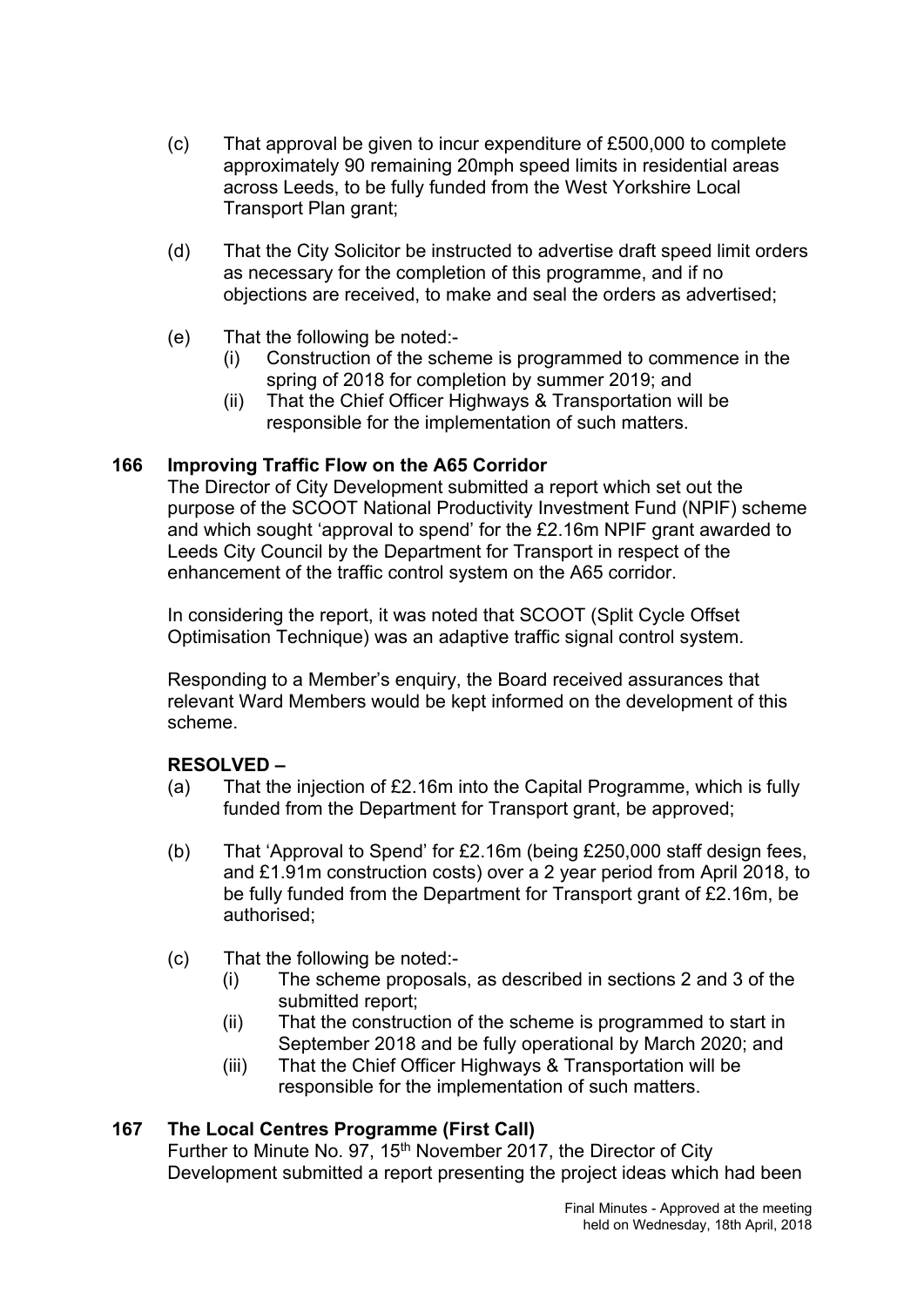submitted as part of a 'first call' for bids in relation to the Local Centres Programme (LCP) and which recommended in principle support for a number of schemes. In addition, the report also sought confirmation of the timeline for a 'second call' for bids to begin in February 2019.

A Member highlighted that when proposals for the programme were assessed, that the technical aspects of the proposal were balanced against the overriding community benefit that it could potentially provide. In addition, it was noted that for those submissions not included within the initial tranche, further opportunities for potential schemes remained, as part of future tranches.

## **RESOLVED –**

- (a) That the contents of the submitted report be noted;
- (b) That in principle agreement be given to the first tranche of Local Centres Programme schemes, as set out at paragraphs 3.2 – 3.5 and Appendix 1 of the submitted report, and that agreement be given for the Director of City Development, in liaison with the Executive Member (Regeneration, Transport and Planning), to be authorised to approve detailed business cases for their implementation as these come forward;
- (c) That approval be given for a 'second call' for projects to be issued, and that the necessary authority be delegated to the Director of City Development in order to enable the Director to agree the precise timing of this in liaison with the Executive Member for 'Regeneration, Transport and Planning';
- (d) That agreement be given that further 'calls' for projects may be issued by the Director of City Development, subject to the continued availability of funding within the Local Centres programme;
- (e) That it be noted that the Executive Manager (Town Centres, Heritage & Buildings) will be responsible for the implementation of the Local Centres Programme.

## **168 The First White Cloth Hall and the Lower Kirkgate Townscape Heritage Initiative**

Further to Minute No. 164, 20<sup>th</sup> April 2016, the Director of City Development submitted a report which sought approval to award a £500,000 grant to the owner of the First White Cloth Hall for a scheme of repair and restoration that would enable the building to be brought back into sustainable use, subject to a receipt of final costs and a suitable grant application. In addition, the report also provided an update on the progress made in respect of the rest of the Lower Kirkgate Townscape Heritage Initiative (THI) scheme and detailed options to ensure that the available Heritage Lottery Funds were fully drawn down, in order to deliver the originally envisaged programme outcomes.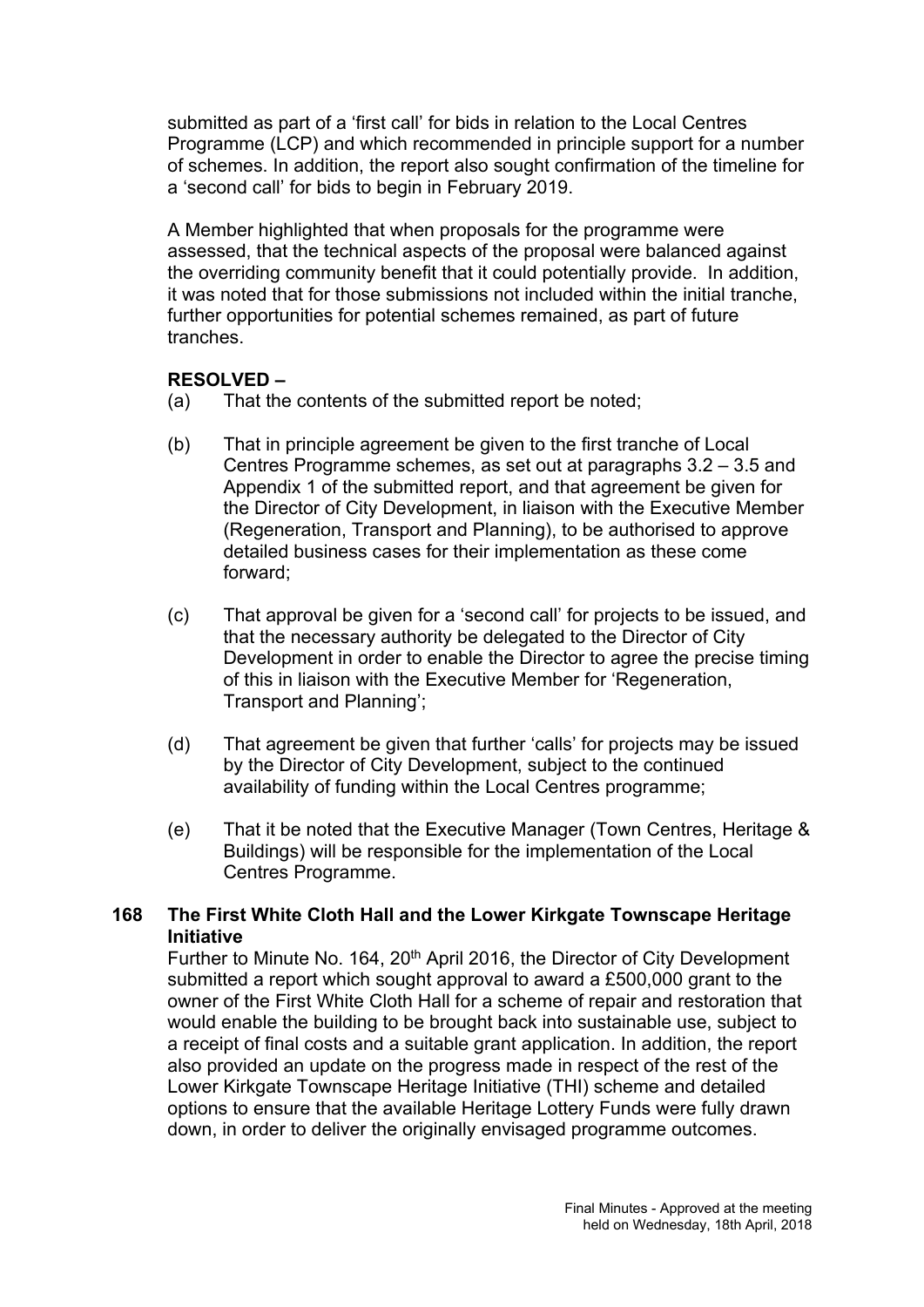Responding to a Member's enquiry, the Board was provided with an update regarding the associated planning application following the recent consideration of that application by City Plans Panel on 8<sup>th</sup> March 2018.

Following consideration of Appendix 5 to the submitted report designated as exempt from publication under the provisions of Access to Information Procedure Rule 10.4(3), which was considered in private at the conclusion of the meeting, it was

## **RESOLVED –**

- (a) That approval in principle be given to the award of a maximum £500,000 grant from the Lower Kirkgate THI scheme to the owner of the of the First White Cloth Hall for its repair and restoration, and that the necessary authority be delegated to the Director of City Development in order to enable the Director to undertake the detailed approval and issuing of a grant agreement;
- (b) That the progress made in respect of the Lower Kirkgate Townscape Heritage Initiative be noted, and that support be given to the exploration of statutory compulsory purchase action, should it be required.

## **EMPLOYMENT, SKILLS AND OPPORTUNITY**

#### **169 Adoption of the Leeds Talent and Skills Plan**

Further to Minute No. 58, 20<sup>th</sup> September 2017, the Director of City Development submitted a report presenting the final draft of the Leeds Talent and Skills Plan for the period 2018-2023 and which recommended the Council's adoption of the Plan. In addition, the report also provided further detail on the associated consultation processes undertaken, which had informed the final draft.

Following the publication of the agenda, Board Members had been in receipt of Appendix 1 to the report, which was the draft Leeds Talent and Skills Plan 2018-2023 document.

#### **RESOLVED –**

- (a) That the adoption of the Leeds Talent and Skills Plan 2018-2023, as appended to the submitted report, be approved;
- (b) That the proposed outcome framework which will be used to monitor the impact and support the ongoing review of the Plan, be approved;
- (c) That it be noted that the Chief Officer, Employment and Skills is responsible for the implementation of such matters.